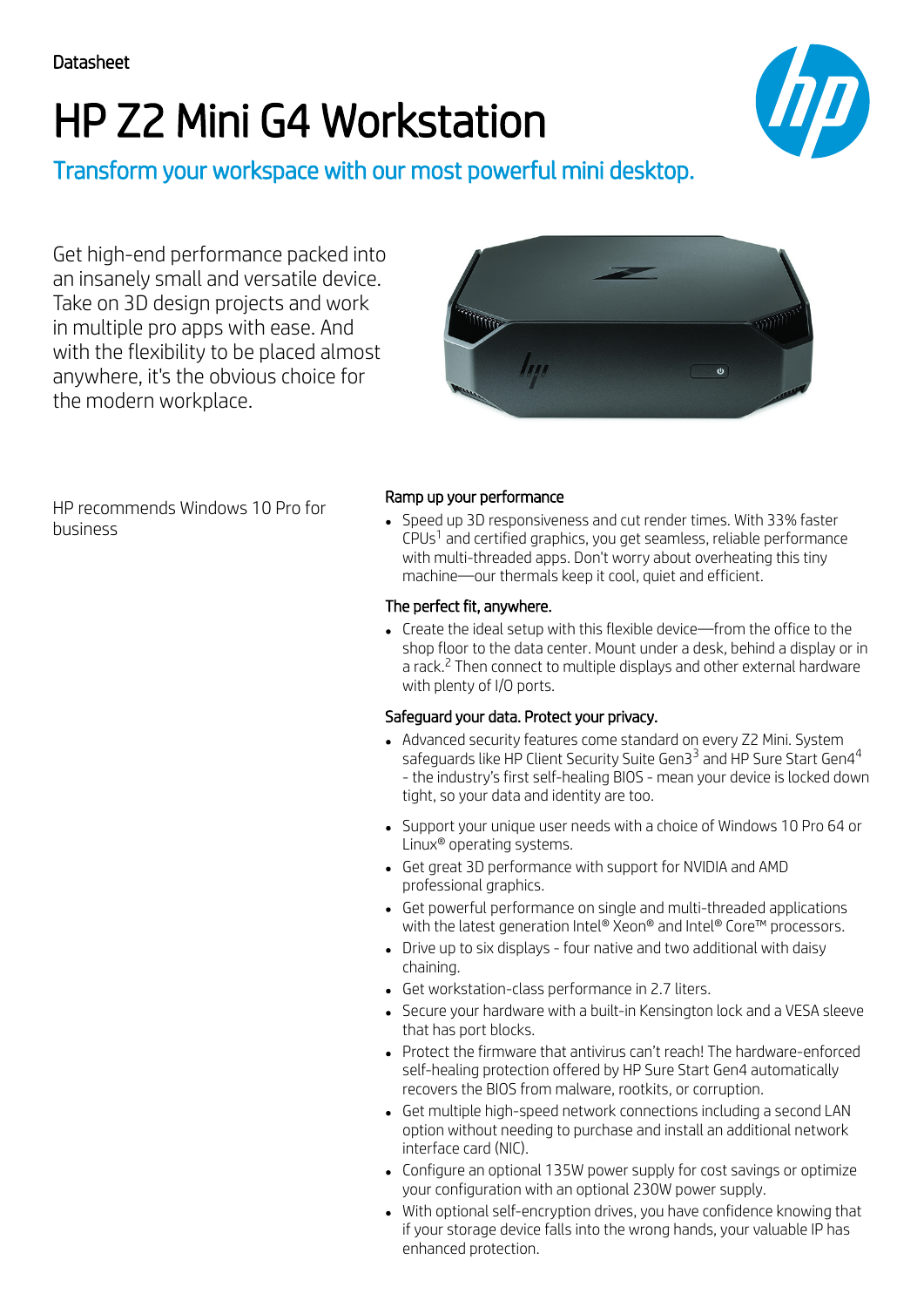# HP Z2 Mini G4 Workstation Specifications Table



| Available Operating Systems                  | Windows 10 Pro for Workstations 64 - HP recommends Windows 10 Pro<br>Windows 10 Home 64 <sup>1</sup><br>Linux <sup>®</sup> Readv                                                                                                                                                                                                                                                                                                                                                                                                                                                                                                                                                                                                                                                                                                                                                                                                                                                                                                                                                                                                                                                                                                                                                                                                                                                                                                                                                                                                                                                                                                                                                                                                                                                                                                                                                                                                                                                                                                                                                                                                                                                                                                                                                                                                                                                                                                                                                                                                                                                                                                                                                                                                                                                                                                                                                                                                                                                                                                                                                                                                                                                                                                                                                                                                                                                                                                                                                                                                                                                                |
|----------------------------------------------|-------------------------------------------------------------------------------------------------------------------------------------------------------------------------------------------------------------------------------------------------------------------------------------------------------------------------------------------------------------------------------------------------------------------------------------------------------------------------------------------------------------------------------------------------------------------------------------------------------------------------------------------------------------------------------------------------------------------------------------------------------------------------------------------------------------------------------------------------------------------------------------------------------------------------------------------------------------------------------------------------------------------------------------------------------------------------------------------------------------------------------------------------------------------------------------------------------------------------------------------------------------------------------------------------------------------------------------------------------------------------------------------------------------------------------------------------------------------------------------------------------------------------------------------------------------------------------------------------------------------------------------------------------------------------------------------------------------------------------------------------------------------------------------------------------------------------------------------------------------------------------------------------------------------------------------------------------------------------------------------------------------------------------------------------------------------------------------------------------------------------------------------------------------------------------------------------------------------------------------------------------------------------------------------------------------------------------------------------------------------------------------------------------------------------------------------------------------------------------------------------------------------------------------------------------------------------------------------------------------------------------------------------------------------------------------------------------------------------------------------------------------------------------------------------------------------------------------------------------------------------------------------------------------------------------------------------------------------------------------------------------------------------------------------------------------------------------------------------------------------------------------------------------------------------------------------------------------------------------------------------------------------------------------------------------------------------------------------------------------------------------------------------------------------------------------------------------------------------------------------------------------------------------------------------------------------------------------------------|
| Processor family <sup>2,3</sup>              | Intel® Pentium® Gold processor; Intel® Xeon® processor (E-2176G, E-2174G, E-2146G, E-2144G, E-2136, E-2126G, E-2124G, E-2104G); 8th<br>Generation Intel® Core™ i3 processor; 8th Generation Intel® Core™ i5 processor; 8th Generation Intel® Core™ i7 processor; 9th Generation Intel®<br>Core™ i9 processor; 9th Generation Intel® Core™ i7 processor; 9th Generation Intel® Core™ i5 processor; 9th Generation Intel® Core™ i3 processor                                                                                                                                                                                                                                                                                                                                                                                                                                                                                                                                                                                                                                                                                                                                                                                                                                                                                                                                                                                                                                                                                                                                                                                                                                                                                                                                                                                                                                                                                                                                                                                                                                                                                                                                                                                                                                                                                                                                                                                                                                                                                                                                                                                                                                                                                                                                                                                                                                                                                                                                                                                                                                                                                                                                                                                                                                                                                                                                                                                                                                                                                                                                                      |
| Available Processors <sup>2,3,4,5,6,34</sup> | Intel® Xeon® E-2176G vPro™ (3.7 GHz base frequency, up to 4.7 GHz with Intel® Turbo Boost Technology, 12 MB cache, 6 cores); Intel® Xeon® E-<br>2104G vPro™ with Intel® HD Graphics P630 (3.2 GHz, 8 MB cache, 4 cores); Intel® Pentium® Gold G5400 with Intel® HD Graphics 610 (3.7 GHz base<br>frequency, 4 MB cache, 2 cores); Intel® Core™ i7 8700 vPro™ with Intel® HD Graphics 630 (3.2 GHz base frequency, up to 4.6 GHz with Intel® Turbo<br>Boost Technology, 12 MB cache, 6 cores); Intel® Core™ i5 8600 vPro™ with Intel® HD Graphics 630 (3.1 GHz base frequency, up to 4.3 GHz with<br>Intel® Turbo Boost Technology, 9 MB cache, 6 cores); Intel® Core™ i5 8500 vPro™ with Intel® HD Graphics 630 (3 GHz base frequency, up to 4.1 GHz<br>with Intel® Turbo Boost Technology, 9 MB cache, 6 cores); Intel® Core™ i3-8100 with Intel® HD Graphics 630 (3.6 GHz, 6 MB cache, 4 cores); Intel®<br>Xeon® E-2174G vPro™ (3.8 GHz base frequency, up to 4.7 GHz with Intel® Turbo Boost Technology, 8 MB cache, 4 cores); Intel® Xeon® E-2144G<br>vPro™ (3.6 GHz base frequency, up to 4.5 GHz with Intel® Turbo Boost Technology, 8 MB cache, 4 cores); Intel® Xeon® E-2136 vPro™ (3.3 GHz base<br>frequency, up to 4.5 GHz with Intel® Turbo Boost Technology, 12 MB cache, 6 cores); Intel® Xeon® E-2126G vPro™ (3.3 GHz base frequency, up to<br>4.5 GHz with Intel® Turbo Boost Technology, 12 MB cache, 6 cores); Intel® Core™ i3-9100 with Intel® UHD Graphics 630 (3.6 GHz base frequency, up<br>to 4.2 GHz with Intel® Turbo Boost Technology, 8 MB cache, 4 cores); Intel® Core™ i5-9500 with Intel® UHD Graphics 630 (3.0 GHz base frequency,<br>up to 4.4 GHz with Intel® Turbo Boost Technology, 9 MB cache, 6 cores); Intel® Core™ i5-9600 with Intel® UHD Graphics 630 (3.1 GHz base<br>frequency, up to 4.6 GHz with Intel® Turbo Boost Technology, 9 MB cache, 6 cores); Intel® Core™ i7-9700 with Intel® UHD Graphics 630 (3.0 GHz<br>base frequency, up to 4.7 GHz with Intel® Turbo Boost Technology, 12 MB cache, 8 cores); Intel® Core™ i7-9700K with Intel® UHD Graphics 630 (3.6<br>GHz base frequency, up to 4.9 GHz with Intel® Turbo Boost Technology, 12 MB cache, 8 cores); Intel® Core™ i9-9900 with Intel® UHD Graphics 630<br>(3.1 GHz base frequency, up to 5.0 GHz with Intel® Turbo Boost Technology, 16 MB cache, 8 cores); Intel® Core™ i9-9900K with Intel® UHD Graphics<br>630 (3.6 GHz base frequency, up to 5.0 GHz with Intel® Turbo Boost Technology, 16 MB cache, 8 cores); Intel® Xeon® E-2224G (3.4 GHz base<br>frequency, up to 4.6 GHz with Intel® Turbo Boost Technology, 8 MB cache, 4 cores), vPro™; Intel® Xeon® E-2226G (3.4 GHz base frequency, up to<br>4.7 GHz with Intel® Turbo Boost Technology, 12 MB cache, 6 cores), vPro™; Intel® Xeon® E-2236 (3.4 GHz base frequency, up to 4.8 GHz with Intel®<br>Turbo Boost Technology, 12 MB cache, 6 cores), vPro™; Intel® Xeon® E-2244G (3.8 GHz base frequency, up to 4.8 GHz with Intel® Turbo Boost<br>Technology, 8 MB cache, 4 cores), vPro™; Intel® Xeon® E-2274G (4.0 GHz base frequency, up to 4.9 GHz with Intel® Turbo Boost Technology, 8 MB<br>cache, 4 cores), vPro™; Intel® Xeon® E-2276G (3.8 GHz base frequency, up to 4.9 GHz with Intel® Turbo Boost Technology, 12 MB cache, 6 cores),<br>vPro™; Intel® Xeon® E-2278G (3.4 GHz base frequency, up to 5.0 GHz with Intel® Turbo Boost Technology, 16 MB cache, 8 cores), vPro™; Intel®<br>Xeon® E-2286G (4.0 GHz base frequency, up to 4.9 GHz with Intel® Turbo Boost Technology, 12 MB cache, 6 cores), vPro™ |
| Chipset                                      | Intel® C246                                                                                                                                                                                                                                                                                                                                                                                                                                                                                                                                                                                                                                                                                                                                                                                                                                                                                                                                                                                                                                                                                                                                                                                                                                                                                                                                                                                                                                                                                                                                                                                                                                                                                                                                                                                                                                                                                                                                                                                                                                                                                                                                                                                                                                                                                                                                                                                                                                                                                                                                                                                                                                                                                                                                                                                                                                                                                                                                                                                                                                                                                                                                                                                                                                                                                                                                                                                                                                                                                                                                                                                     |
| Maximum memory                               | 64 GB DDR4-2666 ECC SDRAM; 64 GB DDR4-2666 non-ECC SDRAM 18<br>Transfer rates up to 2666 MT/s.                                                                                                                                                                                                                                                                                                                                                                                                                                                                                                                                                                                                                                                                                                                                                                                                                                                                                                                                                                                                                                                                                                                                                                                                                                                                                                                                                                                                                                                                                                                                                                                                                                                                                                                                                                                                                                                                                                                                                                                                                                                                                                                                                                                                                                                                                                                                                                                                                                                                                                                                                                                                                                                                                                                                                                                                                                                                                                                                                                                                                                                                                                                                                                                                                                                                                                                                                                                                                                                                                                  |
| Memory slots                                 | 2 SODIMM                                                                                                                                                                                                                                                                                                                                                                                                                                                                                                                                                                                                                                                                                                                                                                                                                                                                                                                                                                                                                                                                                                                                                                                                                                                                                                                                                                                                                                                                                                                                                                                                                                                                                                                                                                                                                                                                                                                                                                                                                                                                                                                                                                                                                                                                                                                                                                                                                                                                                                                                                                                                                                                                                                                                                                                                                                                                                                                                                                                                                                                                                                                                                                                                                                                                                                                                                                                                                                                                                                                                                                                        |
| Internal storage                             | 500 GB up to 1 TB 7200 rpm SATA <sup>8</sup><br>up to 2 TB 5400 rpm SATA <sup>8</sup><br>256 GB up to 1 TB HP Z Turbo Drive G2 PCIe® NVMe™ SSD8,35<br>up to 256 GB SATA SSD <sup>8</sup><br>16 GB PCIe® NVMe™ Intel® Optane™ Memory for storage acceleration <sup>38</sup>                                                                                                                                                                                                                                                                                                                                                                                                                                                                                                                                                                                                                                                                                                                                                                                                                                                                                                                                                                                                                                                                                                                                                                                                                                                                                                                                                                                                                                                                                                                                                                                                                                                                                                                                                                                                                                                                                                                                                                                                                                                                                                                                                                                                                                                                                                                                                                                                                                                                                                                                                                                                                                                                                                                                                                                                                                                                                                                                                                                                                                                                                                                                                                                                                                                                                                                      |
| Optical drive                                | Ultra-slim external DVD-Writer 9                                                                                                                                                                                                                                                                                                                                                                                                                                                                                                                                                                                                                                                                                                                                                                                                                                                                                                                                                                                                                                                                                                                                                                                                                                                                                                                                                                                                                                                                                                                                                                                                                                                                                                                                                                                                                                                                                                                                                                                                                                                                                                                                                                                                                                                                                                                                                                                                                                                                                                                                                                                                                                                                                                                                                                                                                                                                                                                                                                                                                                                                                                                                                                                                                                                                                                                                                                                                                                                                                                                                                                |
| Available Graphics                           | Integrated: Intel® UHD Graphics 630; Intel® UHD Graphics P63010,11<br>Discrete: NVIDIA® Quadro® P1000 (4 GB GDDR5 dedicated); AMD Radeon™ Pro WX 4150 (4 GB GDDR5 dedicated); NVIDIA® Quadro® P600 (4 GB<br>GDDR5 dedicated)<br>(Configurations with NVIDIA® or AMD graphics are configured on the Mini Performance model only.)                                                                                                                                                                                                                                                                                                                                                                                                                                                                                                                                                                                                                                                                                                                                                                                                                                                                                                                                                                                                                                                                                                                                                                                                                                                                                                                                                                                                                                                                                                                                                                                                                                                                                                                                                                                                                                                                                                                                                                                                                                                                                                                                                                                                                                                                                                                                                                                                                                                                                                                                                                                                                                                                                                                                                                                                                                                                                                                                                                                                                                                                                                                                                                                                                                                                |
| Audio                                        | Conexant CX20632-31Z, 1.5W internal mono speaker                                                                                                                                                                                                                                                                                                                                                                                                                                                                                                                                                                                                                                                                                                                                                                                                                                                                                                                                                                                                                                                                                                                                                                                                                                                                                                                                                                                                                                                                                                                                                                                                                                                                                                                                                                                                                                                                                                                                                                                                                                                                                                                                                                                                                                                                                                                                                                                                                                                                                                                                                                                                                                                                                                                                                                                                                                                                                                                                                                                                                                                                                                                                                                                                                                                                                                                                                                                                                                                                                                                                                |
| <b>Expansion slots</b>                       | 1 M.2 PCIe 3 x1                                                                                                                                                                                                                                                                                                                                                                                                                                                                                                                                                                                                                                                                                                                                                                                                                                                                                                                                                                                                                                                                                                                                                                                                                                                                                                                                                                                                                                                                                                                                                                                                                                                                                                                                                                                                                                                                                                                                                                                                                                                                                                                                                                                                                                                                                                                                                                                                                                                                                                                                                                                                                                                                                                                                                                                                                                                                                                                                                                                                                                                                                                                                                                                                                                                                                                                                                                                                                                                                                                                                                                                 |
| Ports and Connectors                         | Side: 1 headphone/microphone combo; 2 USB 3.0 (1 charging) <sup>9</sup><br>Back: 1 DisplayPort™ 1.2; 1 RJ-45; 2 USB 3.0 <sup>14,22</sup><br>Optional: 1 DisplayPort™; Flex I/O <sup>37</sup><br>(The Intel® Core™ X-Series processor configurations only have one RJ45 port available. The serial port is optional.)                                                                                                                                                                                                                                                                                                                                                                                                                                                                                                                                                                                                                                                                                                                                                                                                                                                                                                                                                                                                                                                                                                                                                                                                                                                                                                                                                                                                                                                                                                                                                                                                                                                                                                                                                                                                                                                                                                                                                                                                                                                                                                                                                                                                                                                                                                                                                                                                                                                                                                                                                                                                                                                                                                                                                                                                                                                                                                                                                                                                                                                                                                                                                                                                                                                                            |
| Input devices                                | HP USB Business Slim Keyboard; HP Wireless Business Slim Keyboard; USB Smart Card (CCID) keyboard <sup>9</sup> ; HP USB 1000 dpi Laser Mouse; HP USB<br>Optical Mouse <sup>9</sup> ;                                                                                                                                                                                                                                                                                                                                                                                                                                                                                                                                                                                                                                                                                                                                                                                                                                                                                                                                                                                                                                                                                                                                                                                                                                                                                                                                                                                                                                                                                                                                                                                                                                                                                                                                                                                                                                                                                                                                                                                                                                                                                                                                                                                                                                                                                                                                                                                                                                                                                                                                                                                                                                                                                                                                                                                                                                                                                                                                                                                                                                                                                                                                                                                                                                                                                                                                                                                                            |
| Communications                               | LAN: Integrated Intel® I219-LM PCle® GbE; WLAN: Intel® Dual Band Wireless-AC 9560 802.11a/b/g/n/ (2x2) Wi-Fi® and Bluetooth® 5 Combo 13;                                                                                                                                                                                                                                                                                                                                                                                                                                                                                                                                                                                                                                                                                                                                                                                                                                                                                                                                                                                                                                                                                                                                                                                                                                                                                                                                                                                                                                                                                                                                                                                                                                                                                                                                                                                                                                                                                                                                                                                                                                                                                                                                                                                                                                                                                                                                                                                                                                                                                                                                                                                                                                                                                                                                                                                                                                                                                                                                                                                                                                                                                                                                                                                                                                                                                                                                                                                                                                                        |
| Drive Bays                                   | One 2.5"; M.2 NVME 2280 SSD                                                                                                                                                                                                                                                                                                                                                                                                                                                                                                                                                                                                                                                                                                                                                                                                                                                                                                                                                                                                                                                                                                                                                                                                                                                                                                                                                                                                                                                                                                                                                                                                                                                                                                                                                                                                                                                                                                                                                                                                                                                                                                                                                                                                                                                                                                                                                                                                                                                                                                                                                                                                                                                                                                                                                                                                                                                                                                                                                                                                                                                                                                                                                                                                                                                                                                                                                                                                                                                                                                                                                                     |
| Available Software                           | HP Client Security Software; HP PC Hardware Diagnostics UEFI; HP Performance Advisor; HP Remote Graphics Software (RGS) 7.1; HP Sure Recover;<br>HP Manageability Integration Kit Gen2 15,16,27,32                                                                                                                                                                                                                                                                                                                                                                                                                                                                                                                                                                                                                                                                                                                                                                                                                                                                                                                                                                                                                                                                                                                                                                                                                                                                                                                                                                                                                                                                                                                                                                                                                                                                                                                                                                                                                                                                                                                                                                                                                                                                                                                                                                                                                                                                                                                                                                                                                                                                                                                                                                                                                                                                                                                                                                                                                                                                                                                                                                                                                                                                                                                                                                                                                                                                                                                                                                                              |
| Security management                          | HP Keyed Cable Lock Kit; HP Client Security Suite Gen 4; HP Sure Start Gen 4; HP Sure Run9,26,28,29,30,31                                                                                                                                                                                                                                                                                                                                                                                                                                                                                                                                                                                                                                                                                                                                                                                                                                                                                                                                                                                                                                                                                                                                                                                                                                                                                                                                                                                                                                                                                                                                                                                                                                                                                                                                                                                                                                                                                                                                                                                                                                                                                                                                                                                                                                                                                                                                                                                                                                                                                                                                                                                                                                                                                                                                                                                                                                                                                                                                                                                                                                                                                                                                                                                                                                                                                                                                                                                                                                                                                       |
| Power                                        | 135 W external power adapter, up to 89% efficiency, active PFC; 200 W external power adapter, up to 89% efficiency, active PFC; 230 W external<br>power adapter, up to 88% efficiency, active PFC <sup>23</sup>                                                                                                                                                                                                                                                                                                                                                                                                                                                                                                                                                                                                                                                                                                                                                                                                                                                                                                                                                                                                                                                                                                                                                                                                                                                                                                                                                                                                                                                                                                                                                                                                                                                                                                                                                                                                                                                                                                                                                                                                                                                                                                                                                                                                                                                                                                                                                                                                                                                                                                                                                                                                                                                                                                                                                                                                                                                                                                                                                                                                                                                                                                                                                                                                                                                                                                                                                                                 |
| Dimensions                                   | 21.6 x 21.6 x 5.8 cm (Standard desktop orientation.)                                                                                                                                                                                                                                                                                                                                                                                                                                                                                                                                                                                                                                                                                                                                                                                                                                                                                                                                                                                                                                                                                                                                                                                                                                                                                                                                                                                                                                                                                                                                                                                                                                                                                                                                                                                                                                                                                                                                                                                                                                                                                                                                                                                                                                                                                                                                                                                                                                                                                                                                                                                                                                                                                                                                                                                                                                                                                                                                                                                                                                                                                                                                                                                                                                                                                                                                                                                                                                                                                                                                            |
| Weight                                       | Starting at 2.04 kg (Exact weight depends on configuration.)                                                                                                                                                                                                                                                                                                                                                                                                                                                                                                                                                                                                                                                                                                                                                                                                                                                                                                                                                                                                                                                                                                                                                                                                                                                                                                                                                                                                                                                                                                                                                                                                                                                                                                                                                                                                                                                                                                                                                                                                                                                                                                                                                                                                                                                                                                                                                                                                                                                                                                                                                                                                                                                                                                                                                                                                                                                                                                                                                                                                                                                                                                                                                                                                                                                                                                                                                                                                                                                                                                                                    |
| Ergonomic features                           | ##displaytiltswiv##                                                                                                                                                                                                                                                                                                                                                                                                                                                                                                                                                                                                                                                                                                                                                                                                                                                                                                                                                                                                                                                                                                                                                                                                                                                                                                                                                                                                                                                                                                                                                                                                                                                                                                                                                                                                                                                                                                                                                                                                                                                                                                                                                                                                                                                                                                                                                                                                                                                                                                                                                                                                                                                                                                                                                                                                                                                                                                                                                                                                                                                                                                                                                                                                                                                                                                                                                                                                                                                                                                                                                                             |
| Energy efficiency compliance                 | ENERGY STAR® certified and EPEAT® 2019 registered where applicable. EPEAT® registration varies by country. See www.epeat.net for registration<br>status by country. <sup>17</sup>                                                                                                                                                                                                                                                                                                                                                                                                                                                                                                                                                                                                                                                                                                                                                                                                                                                                                                                                                                                                                                                                                                                                                                                                                                                                                                                                                                                                                                                                                                                                                                                                                                                                                                                                                                                                                                                                                                                                                                                                                                                                                                                                                                                                                                                                                                                                                                                                                                                                                                                                                                                                                                                                                                                                                                                                                                                                                                                                                                                                                                                                                                                                                                                                                                                                                                                                                                                                               |
| Environmental specifications                 | Low halogen $33$                                                                                                                                                                                                                                                                                                                                                                                                                                                                                                                                                                                                                                                                                                                                                                                                                                                                                                                                                                                                                                                                                                                                                                                                                                                                                                                                                                                                                                                                                                                                                                                                                                                                                                                                                                                                                                                                                                                                                                                                                                                                                                                                                                                                                                                                                                                                                                                                                                                                                                                                                                                                                                                                                                                                                                                                                                                                                                                                                                                                                                                                                                                                                                                                                                                                                                                                                                                                                                                                                                                                                                                |
| Compatible displays                          | All HP Z Displays and HP DreamColor Displays are supported. For more information see www.hp.com/go/zdisplays                                                                                                                                                                                                                                                                                                                                                                                                                                                                                                                                                                                                                                                                                                                                                                                                                                                                                                                                                                                                                                                                                                                                                                                                                                                                                                                                                                                                                                                                                                                                                                                                                                                                                                                                                                                                                                                                                                                                                                                                                                                                                                                                                                                                                                                                                                                                                                                                                                                                                                                                                                                                                                                                                                                                                                                                                                                                                                                                                                                                                                                                                                                                                                                                                                                                                                                                                                                                                                                                                    |
| Warranty                                     | 3 year (3-3-3) limited warranty and service offering includes 3 years of parts, labor and on-site repair. Terms and conditions vary by country.<br>Certain restrictions and exclusions apply.                                                                                                                                                                                                                                                                                                                                                                                                                                                                                                                                                                                                                                                                                                                                                                                                                                                                                                                                                                                                                                                                                                                                                                                                                                                                                                                                                                                                                                                                                                                                                                                                                                                                                                                                                                                                                                                                                                                                                                                                                                                                                                                                                                                                                                                                                                                                                                                                                                                                                                                                                                                                                                                                                                                                                                                                                                                                                                                                                                                                                                                                                                                                                                                                                                                                                                                                                                                                   |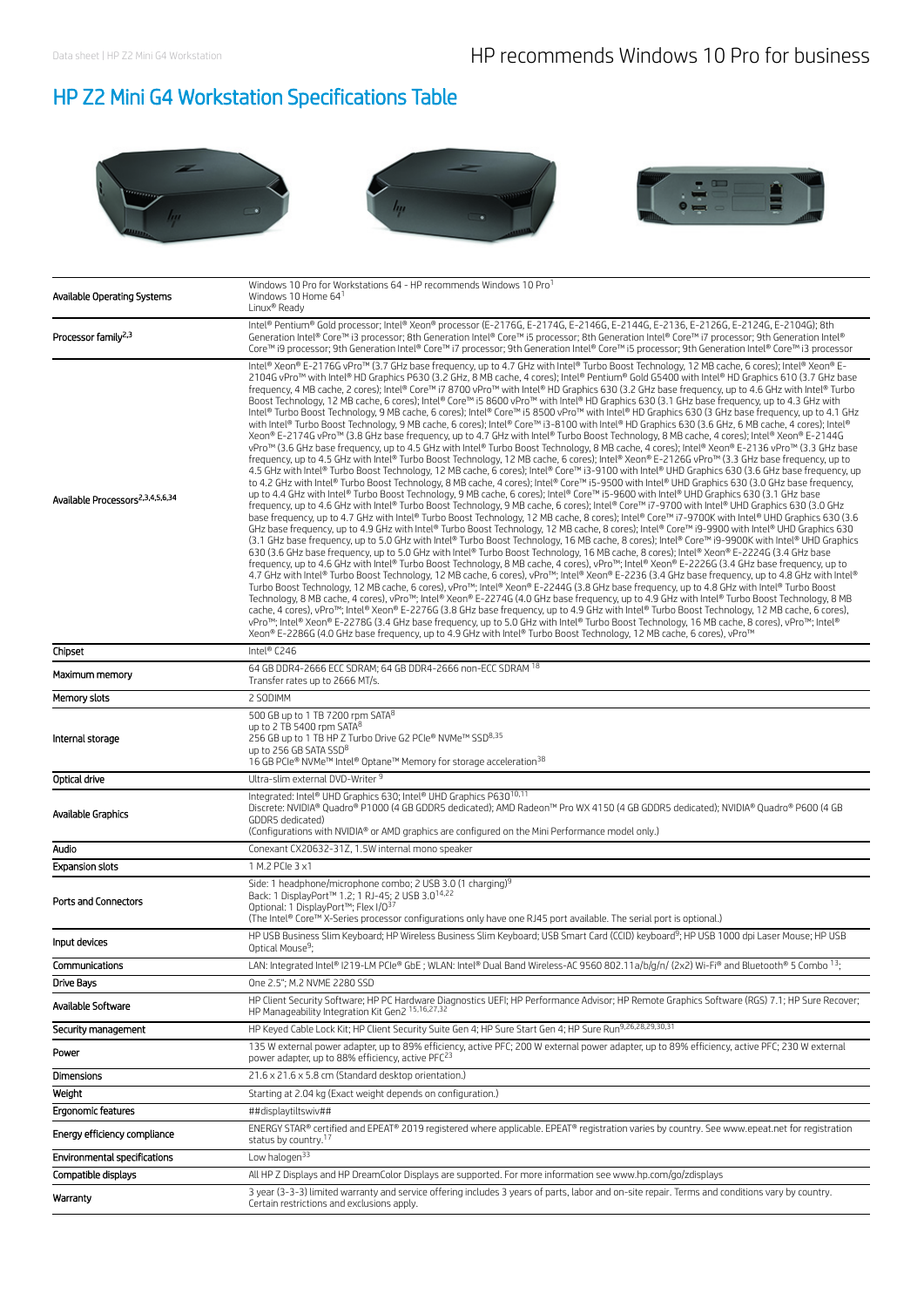## HP Z2 Mini G4 Workstation

### Accessories and services (not included)